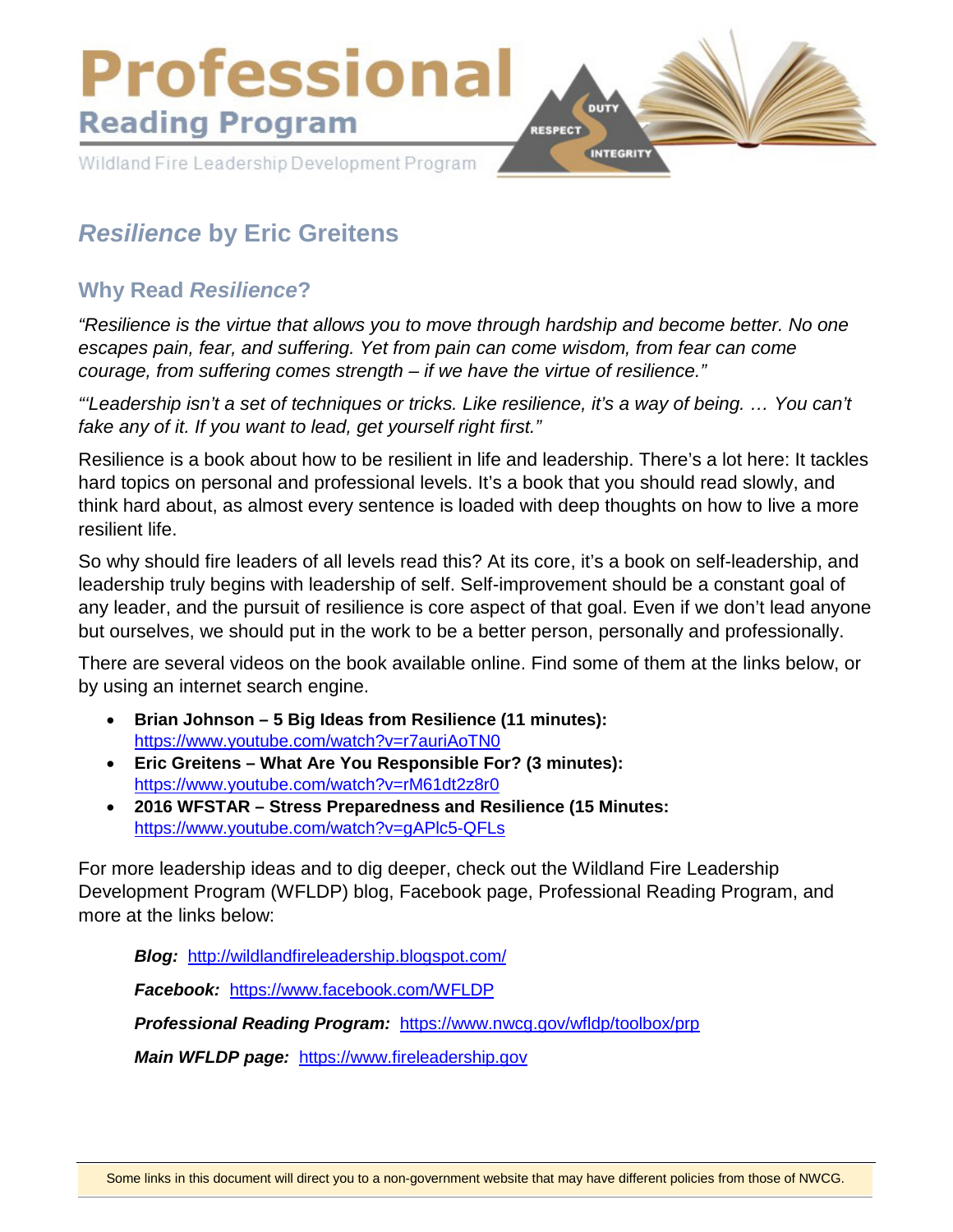# *Resilience* **Discussion Questions**

# **Letter One: Your Frontline**

What was your definition of resilience, before you read this chapter? Was it the same after reading it? If it changed, why? What challenges are you facing?

### **Letter Two: Why Resilience**

What do you think about philosophy? Do you view it as an active way of thinking and acting, or as a more abstract idea? What do you think about the Thoreau quote at the end of section 8?

# **Letter Three: What is Resilience**

What do you think about the Hemingway quote that opens letter 3? Does it hold true in the fire world? What do you think about the idea of not being able to "bounce back?"

# **Letter Four: Beginning**

How can humility empower your team and those around you? (For more ideas on humility in teams check out https://www.nifc.gov/wfstar/library\_HumanFactors.html#Seahawks) How do you harness the positives of being competitive with while accepting and mitigating the negatives?

# **Letter Five: Happiness**

What do you think about joy being a byproduct of activity, and not something to strive for in and of itself? What's your take on the three kinds of happiness talked about in this chapter?

#### **Letter Six: Models**

Why is it a good idea to have good role models, especially as leaders at any level? How do you emulate your role models? Can you learn from the mistakes of others without repeating them?

#### **Letter Seven: Identity**

How can the way you act impact the way you feel? Why is it important to ask "who do we want to be?" What's the difference between "feeling" something and "being" something (section 3)?

# **Letter Eight: Habits**

What do you think about habits and "big" decisions? How can habits "free our minds to focus on what matters most?" How can habits make us more resilient?

#### **Letter Nine: Responsibility**

What do you see as the relationship between resilience and responsibility? How can the fear that can accompany responsibility be a good thing? How do you deal with excuses?

# **Letter Ten: Vocation**

How do you create purpose in your life? What is your vocation? Is your vocation different than your job? Do you know the vocation of the people around you, on your crew, in your organization?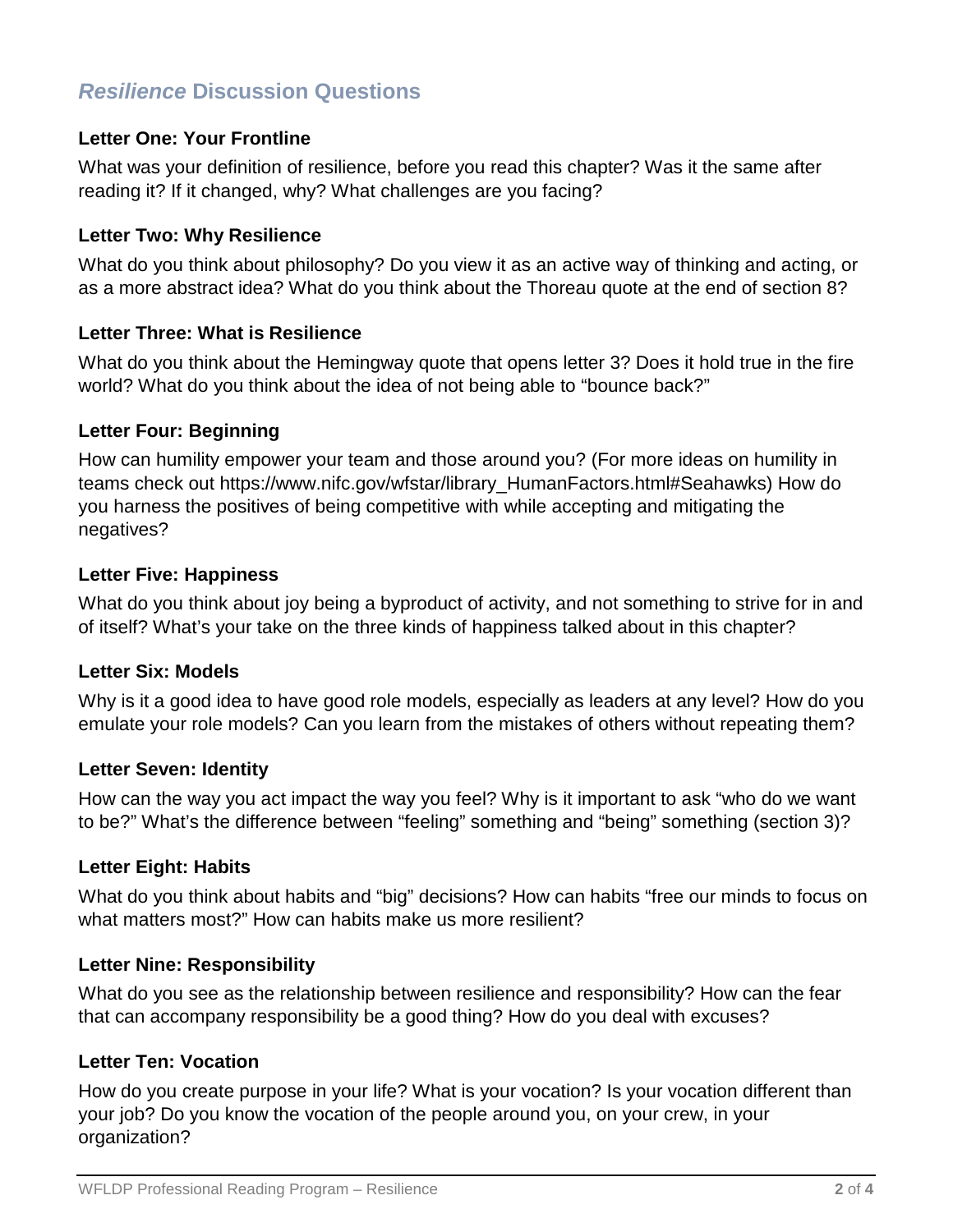# **Letter Eleven: Philosophy**

Why is it a good idea to combine thinking and action, instead of separating them? Have you ever seen yourself or others acting without thinking? How does realism influence resilience?

### **Letter Thirteen: Pain**

What are your thoughts on pain, Stoicism, and the "premeditation of evil?" How can the practice of evaluating worst-case scenarios be beneficial as a leader? How are pain and tension a part of a "well-lived life?"

### **Letter Fourteen: Mastering Pain**

Do any of the ways of mastering pain that the author mentions seem familiar to you? How can something as simple as breathing make you more resilient? How can practicing gratitude make you more resilient?

#### **Letter Fifteen: Reflection**

Are there tasks in wildland fire that offer opportunities for reflection? What do you think of using the four questions in section 10 for situational awareness?

# **Letter Sixteen: Friends**

What do you think of the idea of fellowship? Does it apply in the fire setting? What's your take on the four kinds of knowledge mentioned in section 5?

#### **Letter Seventeen: Mentors**

Who are your mentors? Who do you mentor? What's the author's difference between good coach and a bad coach? What do you think about the child vs. warrior section toward the end of the letter?

#### **Letter Eighteen: Teams**

Have you been part of a team that flourished under shared purpose and hardship? How about a team that failed under pressure? How do you define a resilient team?

#### **Letter Nineteen: Leadership**

When you think of resilient leaders, who comes to mind? What do you think of the quote "If you want to lead, get yourself right?"

#### **Letter Twenty: Freedom**

What's the difference between "freedom from" and "freedom to?" What do you think about the author's ideas on work-life balance? Do you agree? Disagree? Why or why not?

# **Letter Twenty One: The Story**

How has your story shaped you? How have you placed meaning on your story?